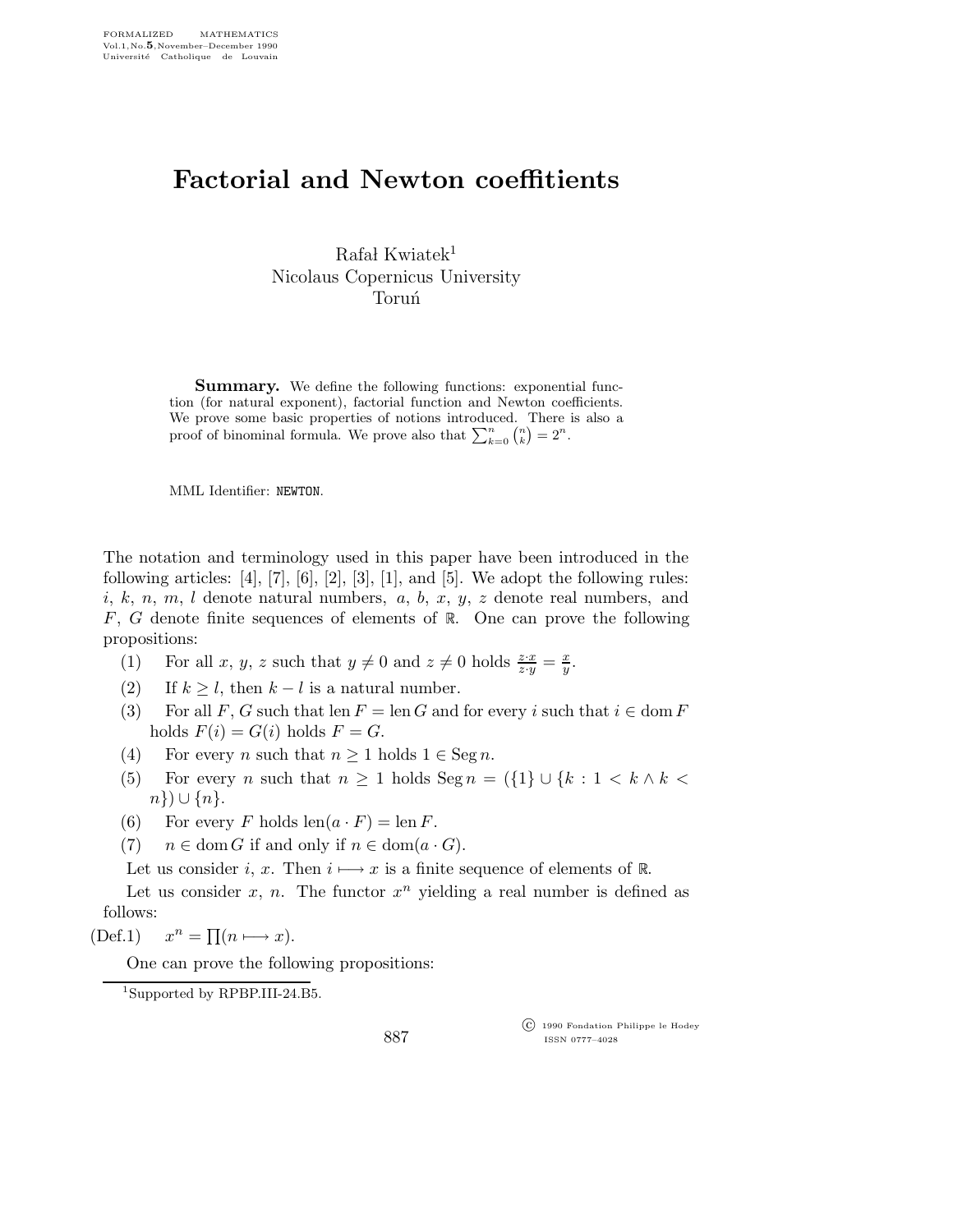- $(8)$  $n = \prod(n \longmapsto x).$
- (9) For every x holds  $x^0 = 1$ .
- (10) For every x holds  $x^1 = x$ .
- (11) For every *n* holds  $x^{n+1} = x^n \cdot x$  and  $x^{n+1} = x \cdot x^n$ .
- (12)  $(x \cdot y)^n = x^n \cdot y^n$ .
- $(13)$  $n+m = x^n \cdot x^m.$
- $(14)$  $(n)^m = x^{n \cdot m}.$
- (15) For every *n* holds  $1^n = 1$ .
- (16) For every *n* such that  $n \ge 1$  holds  $0^n = 0$ .

Let us consider n. Then  $\mathrm{id}_n$  is a finite sequence of elements of R.

Let us consider x. Then  $\langle x \rangle$  is a finite sequence of elements of R. Let us consider y. Then  $\langle x,y \rangle$  is a finite sequence of elements of R.

Let us consider n. The functor  $n!$  yielding a real number is defined by:  $(\text{Def.2})$   $n! = \prod(\text{id}_n).$ 

We now state several propositions:

- $(17)$   $n! = \prod(\mathrm{id}_n).$
- $(18)$   $0! = 1.$
- $(19)$   $1! = 1.$
- $(20)$   $2! = 2.$
- (21) For every *n* holds  $(n + 1)! = (n + 1) \cdot (n!)$  and  $(n + 1)! = (n!) \cdot (n + 1)$ .
- $(22)$  For every *n* holds *n*! is a natural number.
- (23) For every *n* holds  $n! > 0$ .
- (24) For every *n* holds  $n! \neq 0$ .
- (25) For all n, k holds  $(n!) \cdot (k!) \neq 0$ .

Let us consider k, n. The functor  $\binom{n}{k}$  yielding a real number is defined as follows:

(Def.3) for every l such that  $l = n - k$  holds  $\binom{n}{k} = \frac{n!}{(k!) \cdot (l!)}$  if  $n \geq k$ ,  $\binom{n}{k} = 0$ , otherwise.

We now state a number of propositions:

- (26) For every l such that  $l = n k$  holds  $\binom{n}{k} = \frac{n!}{(k!) \cdot (l!)}$  if and only if  $n \geq k$ or if  $\binom{n}{k} = 1$ , then  $n < k$ .
- (27)  $\boldsymbol{0}$  $_{0}^{0})=1.$
- (28) For every k such that  $k > 0$  holds  $\binom{0}{k}$  $\binom{0}{k} = 0.$
- (29) For every *n* holds  $\binom{n}{0} = 1$ .
- (30) For all n, k such that  $n \geq k$  for every l such that  $l = n k$  holds  $\binom{n}{k} = \binom{n}{l}.$
- (31) For every *n* holds  $\binom{n}{n} = 1$ .
- (32) For all k, n such that  $k < n$  holds  $\binom{n+1}{k+1} = \binom{n}{k+1} + \binom{n}{k}$  and  $\binom{n+1}{k+1} =$  $\binom{n}{k} + \binom{n}{k+1}.$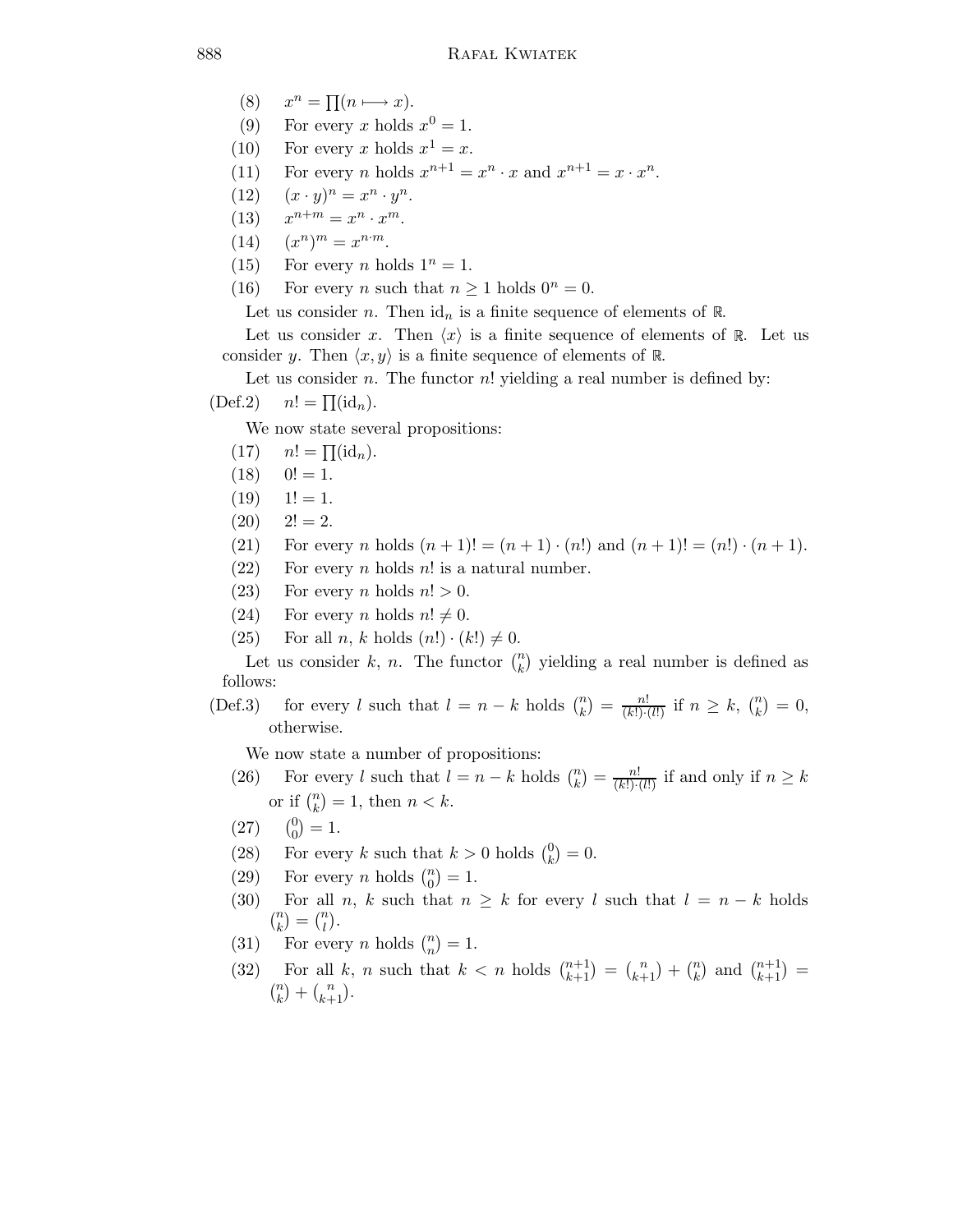- (33) For every *n* such that  $n \ge 1$  holds  $\binom{n}{1} = n$ .
- (34) For all *n*, *l* such that  $n \ge 1$  and  $l = n 1$  holds  $\binom{n}{l} = n$ .
- (35) For every *n* and for every *k* holds  $\binom{n}{k}$  is a natural number.
- (36) For all  $m, F$  such that  $m \neq 0$  and len  $F = m$  and for all i, l such that  $i \in \text{dom } F$  and  $l = (n + i) - 1$  holds  $F(i) = \binom{l}{n}$  $\binom{l}{n}$  holds  $\sum F = \binom{n+m}{n+1}$ .

Let  $a, b$  be real numbers, and let  $n$  be a natural number. The functor  $\langle {n \choose 0} a^0 b^n, \ldots, {n \choose n} a^n b^0 \rangle$  yields a finite sequence of elements of  $\mathbb R$  and is defined as follows:

(Def.4) 
$$
\text{len}\langle {n \choose 0} a^0 b^n, \ldots, {n \choose n} a^n b^0 \rangle = n + 1
$$
 and for all  $i, l, m$  such that  $i \in \text{dom}\langle {n \choose 0} a^0 b^n, \ldots, {n \choose n} a^n b^0 \rangle$  and  $m = i - 1$  and  $l = n - m$  holds  $\langle {n \choose 0} a^0 b^n, \ldots, {n \choose n} a^n b^0 \rangle(i) = ({n \choose m} \cdot a^l) \cdot b^m.$ 

Next we state several propositions:

- $(37)$  Given F. Then the following conditions are equivalent:
	- (i) len  $F = n + 1$  and for all i, l, m such that  $i \in \text{dom } F$  and  $m = i 1$ and  $l = n - m$  holds  $F(i) = ((m \choose m) \cdot a^l) \cdot b^m$ ,

(ii) 
$$
F = \langle {n \choose 0} a^0 b^n, \ldots, {n \choose n} a^n b^0 \rangle.
$$

- $(38)$  ${0 \choose 0} a^0 b^0, \dots, {0 \choose 0} a^0 b^0 \rangle = \langle 1 \rangle.$
- (39)  $\langle {n \choose 0} a^0 b^n, \dots, {n \choose n} a^n b^0 \rangle(1) = a^n.$
- $(40)$  $\binom{n}{0}a^{0}b^{n}, \ldots, \binom{n}{n}a^{n}b^{0}\rangle(n+1) = b^{n}.$
- (41) For every *n* holds  $(a+b)^n = \sum \langle {n \choose 0} a^0 b^n, \dots, {n \choose n} a^n b^0 \rangle$ .

Let us consider *n*. The functor  $\langle {n \choose 0}, \ldots, {n \choose n} \rangle$  yields a finite sequence of elements of  $R$  and is defined by:

(Def.5) 
$$
\operatorname{len}\langle\binom{n}{0},\ldots,\binom{n}{n}\rangle = n+1
$$
 and for all  $i, k$  such that  $i \in \operatorname{dom}\langle\binom{n}{0},\ldots,\binom{n}{n}\rangle$  and  $k = i-1$  holds  $\langle\binom{n}{0},\ldots,\binom{n}{n}\rangle(i) = \binom{n}{k}$ .

We now state three propositions:

- (42) For every F holds len  $F = n + 1$  and for all i, m such that  $i \in \text{dom } F$ and  $m = i - 1$  holds  $F(i) = \binom{n}{m}$  if and only if  $F = \langle \binom{n}{0}, \ldots, \binom{n}{n} \rangle$ .
- (43) For every *n* holds  $\langle \binom{n}{0}, \dots, \binom{n}{n} \rangle = \langle \binom{n}{0} 1^0 1^n, \dots, \binom{n}{n} 1^n 1^0 \rangle$ .
- (44) For every *n* holds  $2^n = \sum \langle {n \choose 0}, \dots, {n \choose n} \rangle$ .

## References

- [1] Grzegorz Bancerek. The fundamental properties of natural numbers. Formalized Mathematics,  $1(1):41-46$ , 1990.
- [2] Grzegorz Bancerek and Krzysztof Hryniewiecki. Segments of natural numbers and finite sequences. Formalized Mathematics, 1(1):107–114, 1990.
- [3] Czesław Byliński. Finite sequences and tuples of elements of a non-empty sets. Formalized Mathematics,  $1(3):529-536$ , 1990.